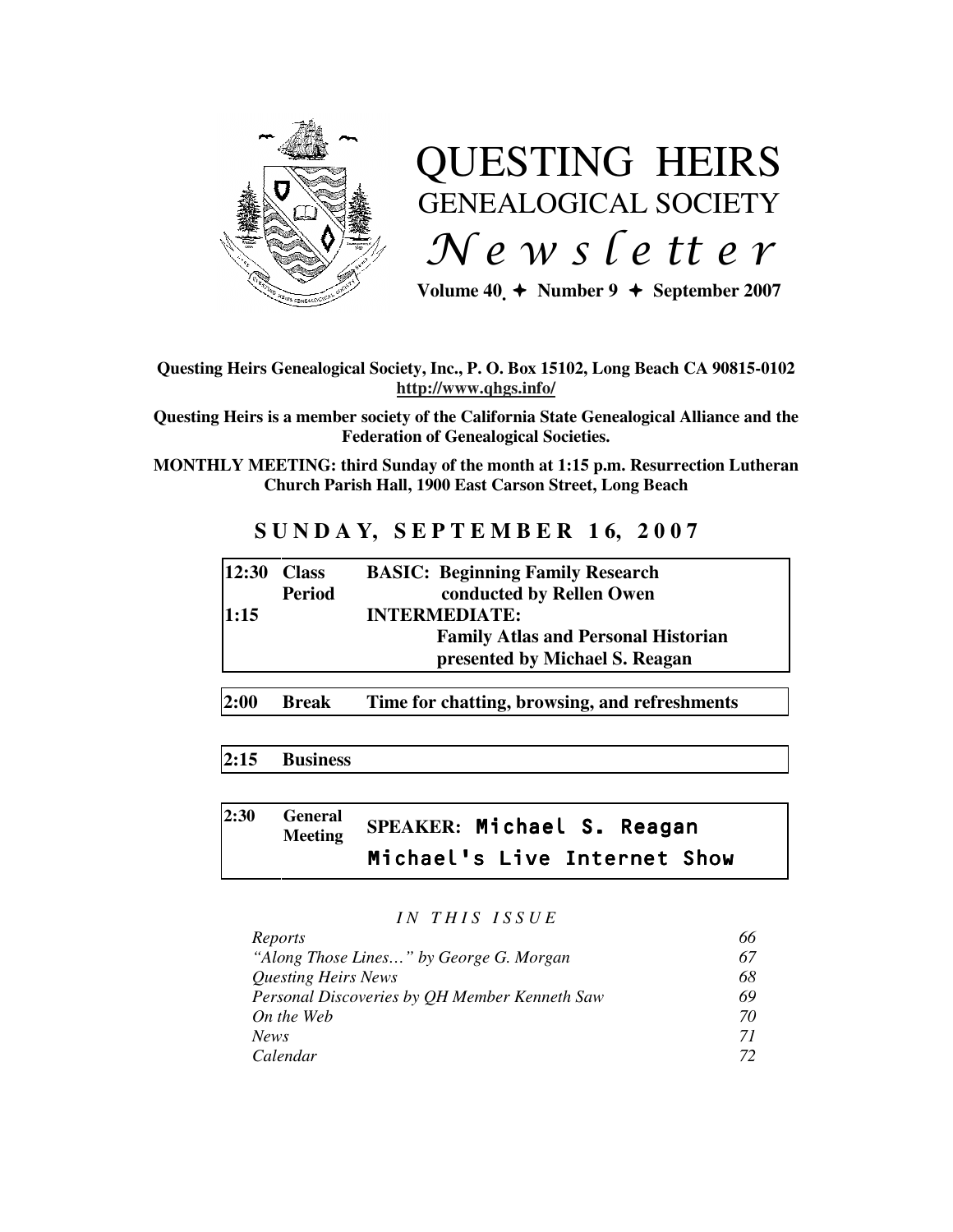*Page 66 Questing Heirs Genealogical Society Newsletter, Volume 40, Number 9 September 2007*

# **S E P T E M B E R M E E T I N G**

**SPEAKER: MICHAEL S. REAGAN** 

When Michael retired (the first time) from the aerospace industry, he started to work on his family history. He went back to work as an instructor of computer repair and served as a computer support specialist for the City of Gardena before retiring again. Aided by the fact that family members have already completed a good deal of his genealogy, Michael has been able to serve as an officer for Questing Heirs, The British Isles Family History Society-USA, and South Bay Cities Genealogical Society, where he is currently the leader of the Computer Interest Group. Besides volunteering at the Torrance FHC on Thursday nights and teaching computer classes at seminars there, Michael is a regular lecturer at the annual African-American Roots seminars. His class on the computer program for the Freedman's Bank Records received praise in the *Los Angeles Times*. That the internet and computers are the future of genealogy is Michael's strongly held belief, and he is webmaster of the El Redondo Chapter of the DAR as well as his own website, Michael's Cavalcade of Genealogical Technica (http://freepages.genealogy.rootsweb.com/~gene alogicaltechnica).

# **INTERMEDIATE CLASS Family Atlas and Personal Historian**

Michael will give a demonstration of these computer programs from RootsMagic. Family Atlas makes it easy to map your family history by importing your family data. Personal Historian must be the quickest and easiest way to write a personal history using programprovided memory triggers.

# **PROGRAM Michael's Live Internet Show**

The internet contains some very valuable tools for genealogists, and you can use some of them for free in the comfort of your own home. Michael will show you some of these websites and how you can gain free access to them.

# **M E M B E R S H I P R E P O R T Sally DAVIS (562) 429-7803**

AUGUST MEETING ATTENDANCE Members: 42 Guests: 4

NEW MEMBERS

Linda HEINLEIN Individual 9/08 Kenneth SAW Individual 9/08

> RENEWALS Please see renewals on page 68.

# **R E F R E S H M E N T S Georgie (Peterson) LYONS (562) 432-4908**

Thanks to our August hosts: Tricia BURES and all the others who pitched in!

Our September hosts will be Laurie ANGEL Linda IVERS Sandy NISSENSON

# **F I N A N C I A L R E P O R T David WERTS (562) 431-7790**

| July Income               | \$. | 48.54       |
|---------------------------|-----|-------------|
| <b>July Expenses</b>      | S   | 286.11      |
| <b>Operating Balance</b>  |     | \$2,137.39  |
| Special Projects Balance  |     | 969.50      |
| <b>Investment Balance</b> |     | \$26,066.08 |

*Copyright* © *2007, Questing Heirs Genealogical Society, Inc.* 

*Permission to reprint original items from this publication is granted, provided that the reprint is used for non-commercial, educational purposes, and that the following notice appears at the end of the article: Previously published in Questing Heirs Genealogical Society Newsletter, Vol. 40, No. 9, September 2007.* 

*This newsletter is published monthly as a benefit for members of Questing Heirs; it is not meant to be sold. Those who are unable to attend our meetings but wish to subscribe to the newsletter may purchase a newsletter-only membership for \$12.00 a year. To join, please use the membership application on the outer cover of this newsletter.*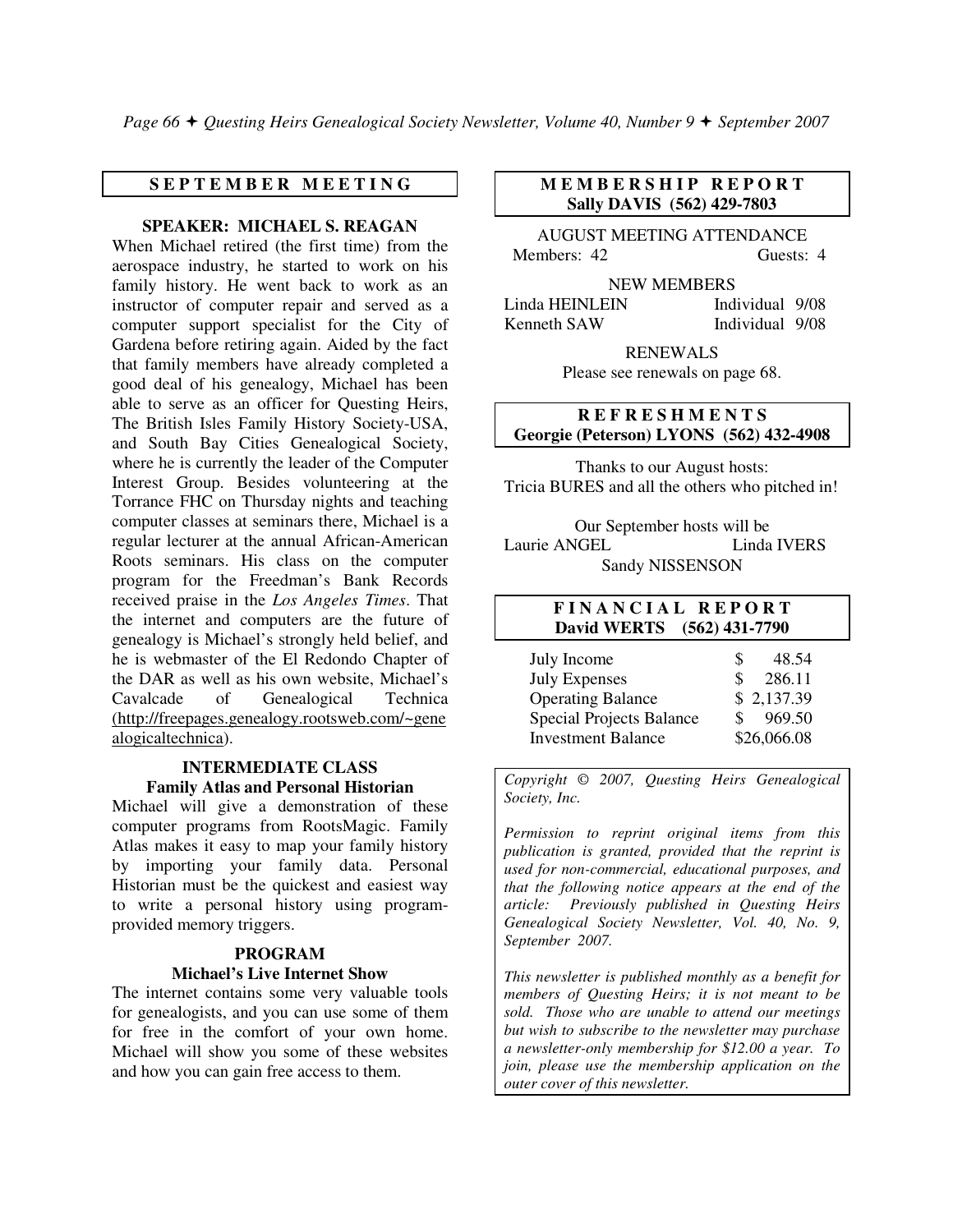# **"ALONG THOSE LINES…" by GEORGE G. MORGAN**

# **An historic photo from the Georgia archive**

Those of you who read my columns and blog on a regular basis already know that I have a special affection for my maternal great-grandfather, Green Berry Holder. He is perhaps my favorite ancestor.

Born near Lawrenceville, Georgia, in 1843, the youngest of two sons, he was determined to enlist with his older brother in the Confederate Army in 1862. They served together until 1865 and both attested to having seen General Robert E. Lee ride his horse, Traveller.

Green Berry and his brother walked home to Lawrenceville, and a short time later the brothers and their parents moved westward to the area near Lindale, Floyd County, Georgia.

It was there that Green Berry began a remarkable series of entrepreneur [sic] ventures. He began to farm. He exploited the output of bats living in a cave on his property and founded the North Georgia Fertilizer Company. He was appointed first postmaster of, first, Lindale, and later of Silver Creek.

He and his wife, Penelope, produced 12 children: 6 sons and 6 daughters.

He moved the family north to Rome, Georgia and established the Rome Mercantile Company, a very successful wholesale and retail business.

In future years, Green Berry continued to speculate in real estate and other investments. He was on the boards of directors of two banks in town.

Ultimately, his attention turned to politics. In April 1904, he won one of two seats to the Georgia House of Representatives. He served two years and returned home. Then in 1908, he was reelected to another two-year term.

# **Taking My Research Further…**

You know how it is when you think you have a lot of evidence of certain facts, but then you

decide to take your research further? Well, those elections started to interest me. I wanted to know to what political party Green Berry Holder belonged and on whose ticket he ran.

Well, I went online to the Georgia Archives Web site at http://sos.georgia.gov/archives, and decided to use the "Ask an Archivist" service. I crafted an e-mail inquiring whether the Georgia Archives had legislative records going back to the terms during which Green Berry Holder served.

After a week, I received an e-mail with two PDF links attached. The e-mail told me that Green Berry was a Democrat, and the two PDF files were from the digitized *Atlanta Constitution*. The two documents contained the images of the reports of the election results for Floyd County. Here was contemporary proof of my greatgrandfather's elections!

As if that wasn't enough, I received a call from the images archivist. She informed me that in the Vanishing Georgia collection, she had discovered a compiled photograph of the Georgia House of Representatives for 1905 and 1906. For \$10 plus \$5 out-of-state shipping, the archive would scan a TIF image of this large, 18" x 24" photograph for me.

My order was in the mail the next morning! Less than a week passed and a CD arrived.

The moral of this story is to never give up. There are some amazing pieces of information and evidence in many places that you just haven't yet discovered. What a great find this photograph was, and my heartfelt thanks go to the wonderful people at the Georgia Archives in Morrow, Georgia.

# **Happy Hunting!**

 **George**  *©2006 Copyright George G. Morgan. All rights reserved.*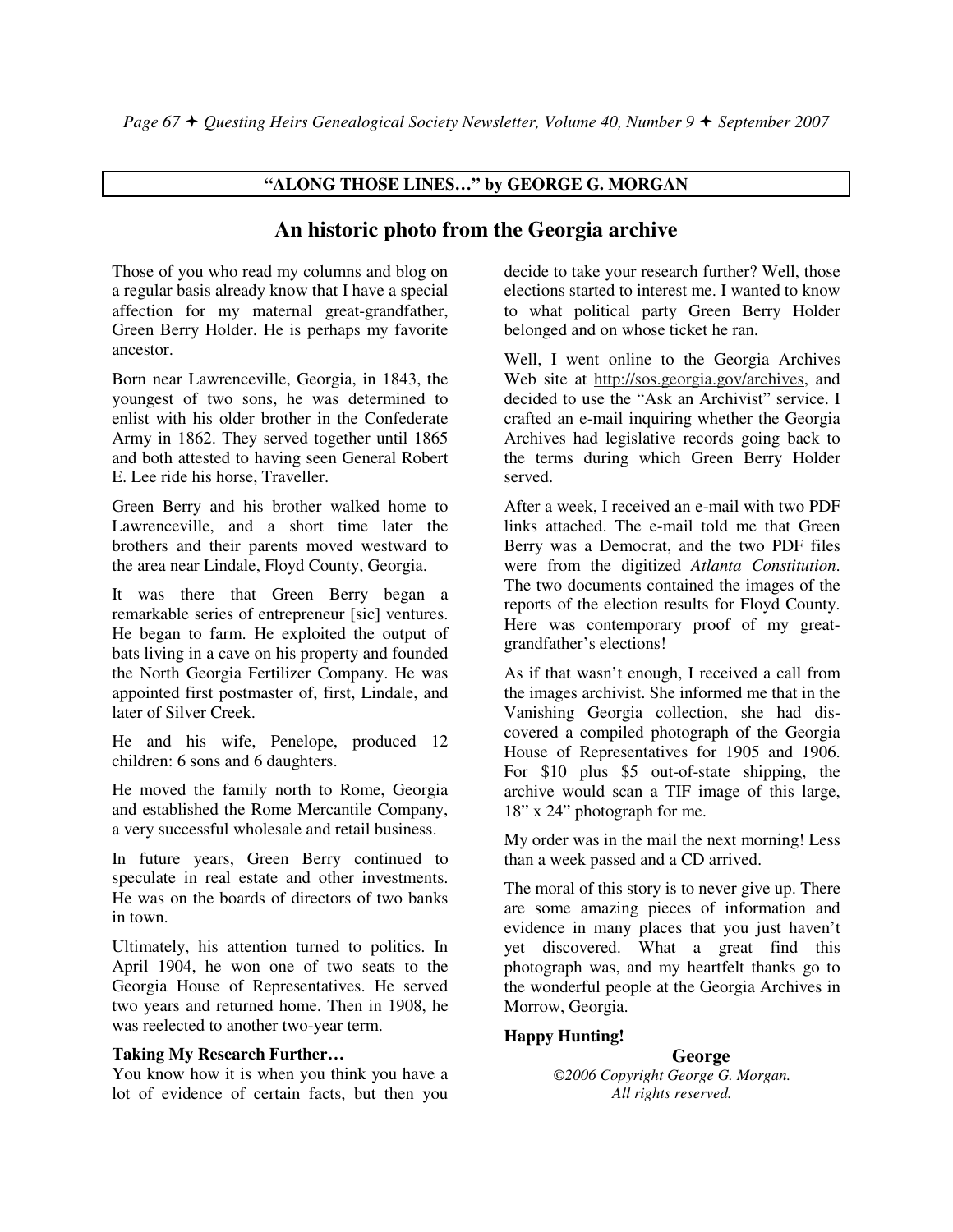# **Q U E S T I N G H E I R S N E W S**

#### REMINDER

September is membership renewal month for Questing Heirs members. You can pay your annual dues at our next meeting, or you can complete the form on the back of this newsletter and mail your check to the Society's Post Office Box. Membership levels are also listed on the back of the newsletter. If you have any questions, please contact the Membership Chair, Sally Davis (phone 562-429-7803). Thanks for your continuing support.

The following members have already renewed for the 2007-2008 year.

| Newsletter   | 9/08 |
|--------------|------|
| Individual   | 9/08 |
| Patron       | 9/08 |
| Patron       | 9/08 |
| Contributing | 9/08 |
| Individual   | 9/08 |
| Individual   | 9/08 |
| Individual   | 9/08 |
| Individual   | 9/08 |
| Individual   | 9/08 |
| Individual   | 9/08 |
| Individual   | 9/08 |
| Individual   | 9/08 |
| Contributing | 9/08 |
| Individual   | 9/08 |
| Individual   | 9/08 |
|              |      |

#### **PRESIDENT'S MESSAGE**

Six of us were at the Long Beach Main Library to stamp exchange newsletters and put them into magazine binders for the shelves. Thank you to Tina Yanis, Linda Artuso, Jeanette Jones, Linda Ivers and Laurie Angel. We got the job done in no time!

I had fun working at the Orange County Fair. We had copies of our flyer and gave them to several Long Beach area residents. Several people did not have any idea how to start, though many of them had played around on the computer looking for their names. This year they

improved the air conditioning; so it was not hot inside the Orange County Building. I also had fun talking to fellow family searchers from other societies.

One of the other booths in the Orange County Building was sponsored by the Orange County Clerk-Recorder's office. They opened a South County Branch office in Laguna Hills. I was interested in it because of the free parking! I get lost in the Santa Ana facility.

Questing Heirs' fall schedule needs input from all our members. In October our new Bylaws will be presented, and in November the membership will vote on them. The Bylaws have not been reviewed or revised for several years, and some items are out of date. We hope to have your support in looking at where this Society is going and how we are going to get there!

John McCoy has agreed to head this year's Nominating Committee, which will present a slate of candidates at our October meeting nominations also being accepted from the floor at that time. Please consider becoming more active in our society by volunteering for a position where your talents are needed. Voting for the candidates for the 2008-2010 term will take place at the November meeting.

Happy Hunting!

# $\int f(z)$

# **RESEARCH HELP**

Liz Myers has offered Questing Heirs' help in locating information about the following people:

 VENA – John J., Jennie, Joseph BRADFORD – Ambrose, Isabell

WILLIAMS – Lucy J.

If you know anything about these individuals, please contact Liz so she can pass your information along to the interested searchers.

**NOTE: Submissions for the October Newsletter are due by September 23, 2007.**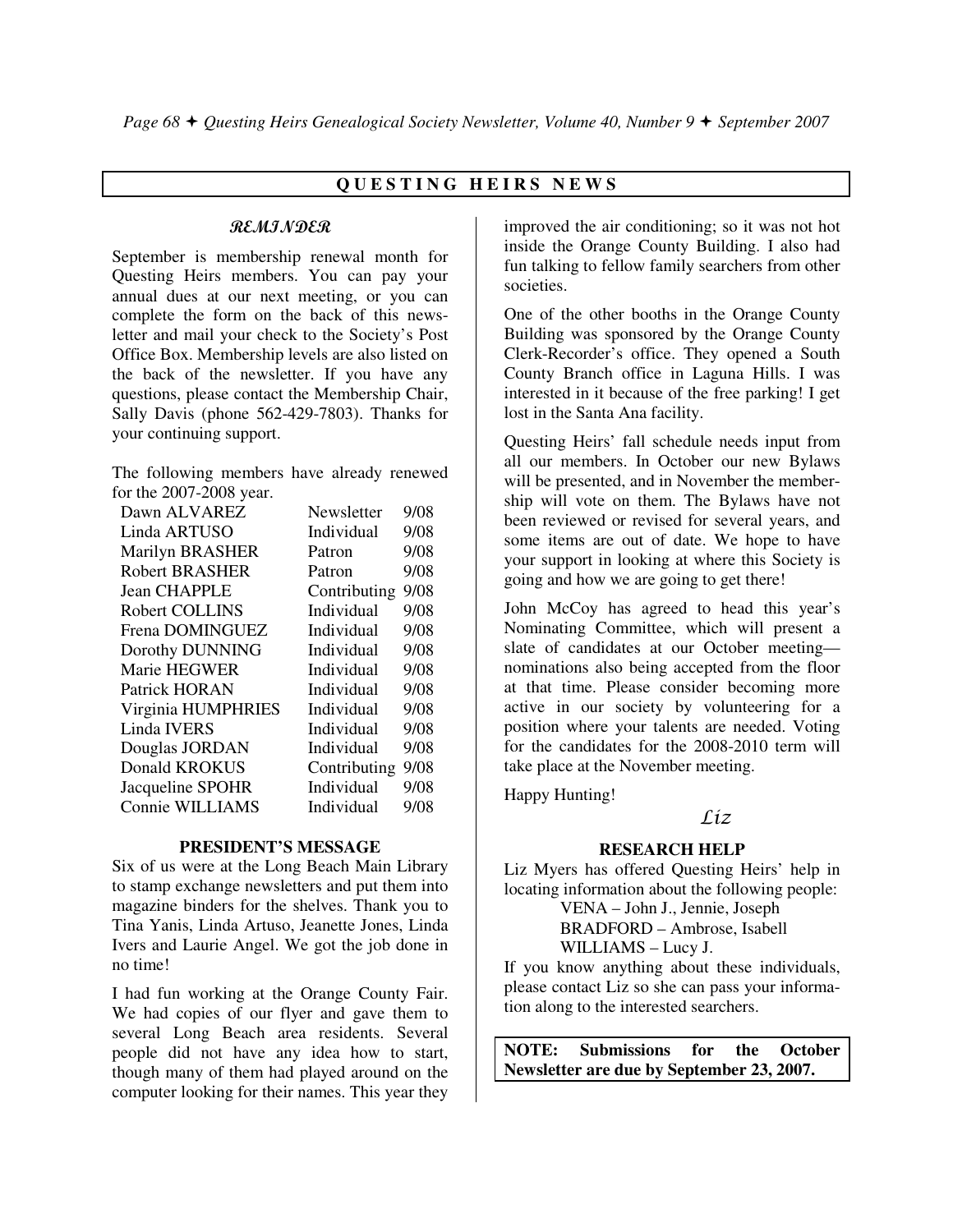# **PERSONAL DISCOVERIES BY QH MEMBER KENNETH SAW**

#### **Dedicated to my daughter, Linda…**

My earliest memories are of events that took place, according to Mom, on Osborne Street in Winnipeg, Manitoba, when I was 18 months old. The next thing I remember is riding across the prairie in a one-horse buggy, in the rain, with Mom and a man driving the horse. She said I was 3½ years old then, and we were just arriving from Winnipeg at the village of Bield. We were on our way to the farm of Mr. Albert Saw, whom she later married.

When I was about 4 years old, other kids began to tease me about being adopted. Although I didn't know what that meant, I didn't like being teased and told my mother about it. She explained that she was my real mother but that my real father had died, and Pop was my stepfather. When I started school, I was also teased a lot about my last name, which was Saw. As I grew older, Mom told me more things: that I was born in London, England, on May 9, 1921, and that my name was really Kenneth Arnold. When she married Pop, they changed my name to Kenneth Arnold Saw. And that's the name I have today.

Life for all three of us was very hard on the farm. It was a harsh environment with freezing cold winters and hot summers. Pop was very strict with me. Up until I was about 11 or 12, I was treated to many beatings for things I didn't do right or quickly enough. They weren't called beatings; they were lickings—with a leather belt or a stick. But I was never hit on the head or the face, just on my poor little backside! I was expected to do chores such as carrying water from a well, 50 or so yards from the house. I fed the chickens and gathered their eggs all year round. I weeded a large vegetable garden in the summer. I was very small—so small that I didn't start school until I was 9½ years old.

Although I was brought up on a farm in Manitoba, I later learned that Mom had a brother and several sisters and parents, all of whom lived in

Winnipeg, the capital of the province. So I had a whole raft of cousins, aunts, an uncle and grandparents in Winnipeg. Pop had one sister, several brothers and a mother who all lived in Warwickshire, England, where he was born.

Pop was a WWI veteran and had several debilitating ailments. In 1938 he had to sell the farm and move to Winnipeg where he could get treatment at a veterans' hospital. I was 17 before I was able to get my first bicycle, a used one for \$10.00.

In June 1940 I graduated from tenth grade with honors and started looking for a job. I wanted to be a locomotive engineer (a boyhood ambition), but at 19 I was too old for an apprenticeship and likewise for a chartered accountant. Since Canada and England were then at war with Germany, I decided to enlist in the Canadian army. I had to show the army my birth certificate, something I had never seen before. Mom gave me this little slip of paper. It had my correct birth date, but the name on it was Peter Kenneth Arnold. I asked her what that was! She then confessed that she wasn't really my mother; my birth mother had died when I was a year old, and my father had given me to her to raise. He had then gone to the States, never to be heard from again.

That was one of the greatest shocks of my life. She had been such a wonderful, caring mother to me, and I had such a hard time adjusting to what she had told me. I was heartbroken and deeply disappointed.

Anyway, that was really just the beginning of a long story with many twists and turns. I had just turned 19 when I was apprised of that dreadful turn of events, and I'm 86 now. One question that has always tormented me is what were the circumstances of my real mother's death and where is she buried?

Kenneth A. Saw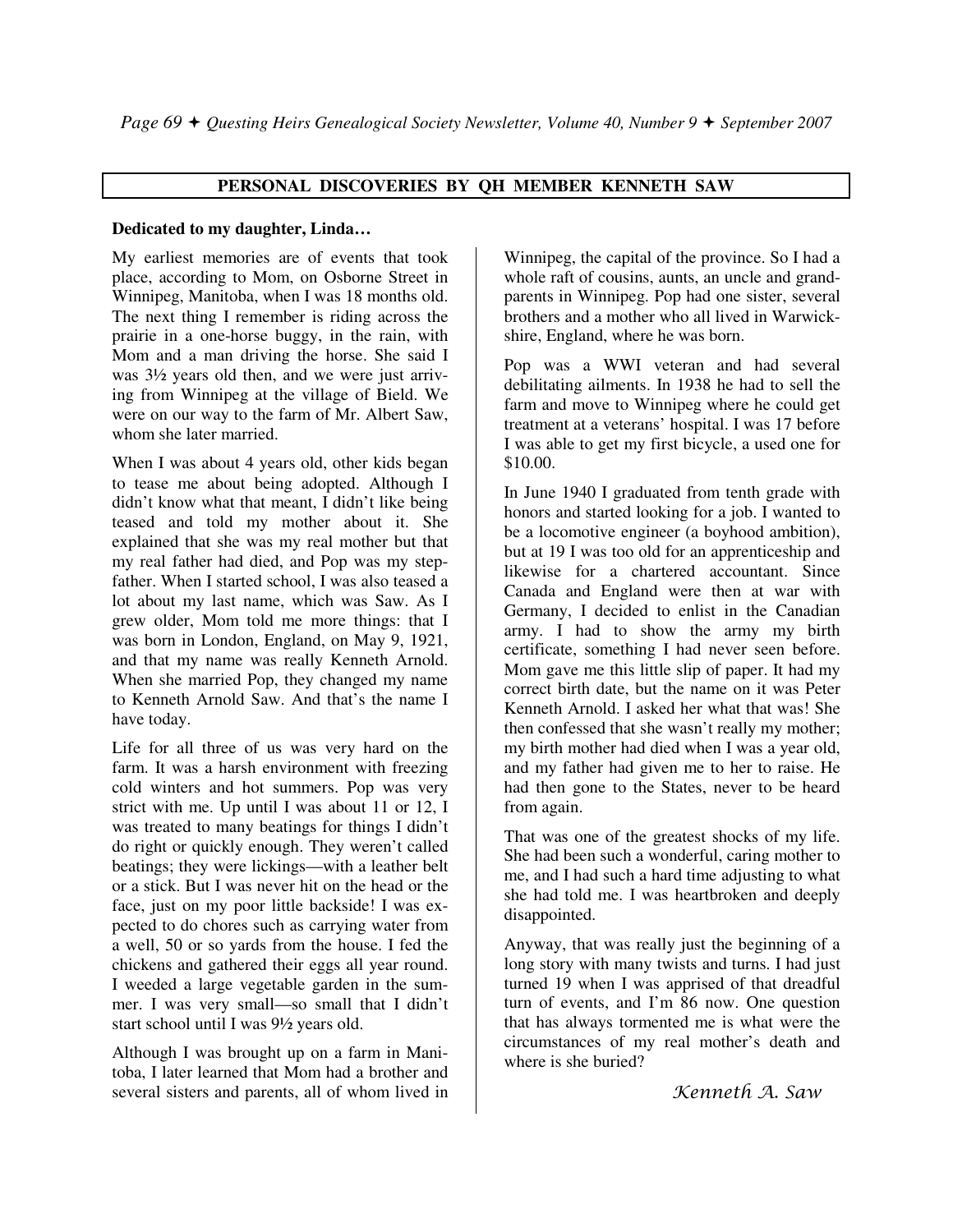# **O N T H E W E B**

# **NEW RECORDS AT THE PENNSYLVANIA ARCHIVES**

by Marie Robinson In the last few weeks, the Pennsylvania Archives has added some remarkable and free scanned land records to their already-available Warrant Registers at http://www.phmc.state.pa.us/bah/ dam/landrec.htm.

These pages include instructions on how to search the records and an abbreviated history behind the early process of recording the land transactions.

I've been ordering these survey maps from the archives for seven years for mapping purposes, and it is truly a wonderful addition to online research to be able to avoid the cost and time of waiting for search results and photocopies of survey maps, warrants, and patents to arrive by snail mail. In addition, the archives may, in the near future, accept volunteer help in transcribing the already easy-to-read records so in the future you can search a database rather than having to review hundreds (likely thousands) of pages.

Specifically, the resources are:

 Warrant Registers Patent Indexes Copied Survey Books Patent Tract Name Indexes East Side Applications (Register) West Side Applications (Register) New Purchase Registers

*Previously published in RootsWeb Review: 22 August 2007, Vol. 10, No. 34.* 

# **HELPFUL WEBSITES**

If you're looking for tutorials on genealogical subjects, take a look at:

http://rwguide.rootsweb.com

http://www.genealogy.com/university.html

http://genealogy.about.com

Want to know the meaning and origin of your surname? See http://www.surnamedb.com.

For a one-sheet chart showing birth years for various ages in the 1850-1920 censuses, see: http://www.rootsweb.com/~inwashin/CensusCal culations.htm.

To get an idea of the value of money in years past, check out The Inflation Calculator at: http://www.westegg.com/inflation or Measuring Worth at http://measuringworth.com/calculators/ ppowerus.

Google "Genealogy Freebies" to see the many things you can find for free on the Web.

#### **NOTE THE LOCATION OF SOURCES** by Michael John Neill

Tracking your research (the title of the book, page, publication date, publisher, etc.) has always been an integral part of research. However, sometimes there is more to it than that. The location of the reference is just as important.

While reviewing digital files I had saved to my flash drive while in Salt Lake City at the Family History Library, I realized that while I had the book title and page number, etc., I didn't have the name and location of the database that allowed me to search that book in the first place.

I had located the digital images using online databases that allowed for full-text searches. I was in such a hurry to download the image and the book's title, author, etc. that I neglected to track the larger database of which the book was a part.

Many scans of older books are now parts of larger digital collections. The name of the website or database provider is an integral part of the source. All scans are not created equally and tracking the provider would allow me to easily search the reference again if I realize there are names I overlooked in my initial searches. Don't overlook this step in your source citations.

*A Tip from the Pros that appeared in the Ancestry Daily News of 10 August 2007. Copyright © 2007. The Generations Network, Inc.*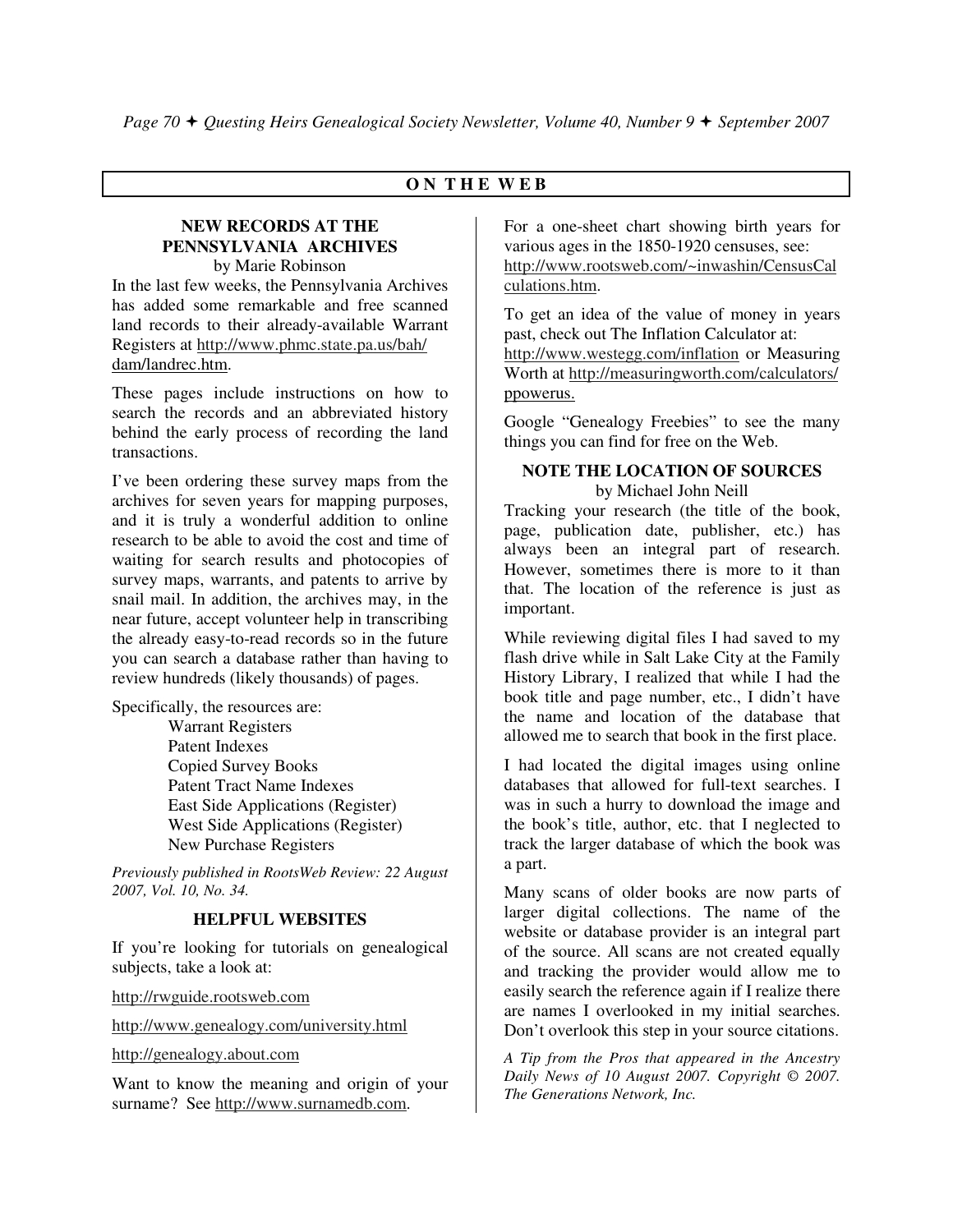# **N E W S**

#### **NEW NARA FEES**

You may remember that in the April issue of this newsletter, we reported on proposed fee increases for copies of documents provided by the National Archives.

By the end of the public comment period on April 27, NARA had received a total of 1,281 comments on the proposed new rule. Because of these comments, some modifications were made. Effective October 1, 2007, the fees will be as follows.

- Passenger Arrival Lists \$25.00
- Federal Census \$25.00
- Eastern Cherokee Applications \$25.00
- Land Entry Records \$40.00
- Full Pension File (Civil War & after, up to and including 100 pages) - \$75.00
- Full Pension File (pre-Civil War, regardless of page count) - \$50.00
- Selected Pension Documents \$25.00
- Bounty Land Warrant Files \$25.00
- Military Service Files (more than 75 years old) - \$25.00

As you can see, the cost for a Civil War Pension File has been lowered from \$125.00 to \$75.00 and pre-Civil War Pension Files from \$60.00 to \$50.00. If a complete Civil War file contains more than 100 pages, the customer will be notified of the total number of pages and given the opportunity to pay 65 cents for every page over 100. Since NARA received relatively few comments about the other fee changes, they were not adjusted in the final rule.

*To learn more about the public comments and NARA's rationale for the changes, see Rules and Regulations in the* Federal Register*, Vol. 72, No. 159 for August 17, 2007.* 

# **FamilySearch GENESIS PROJECT**

In the June QH newsletter we listed a number of partnerships that FamilySearch has recently formed with various archives and records custodians to help digitize, index, publish and preserve their collections—e.g., World Vital Records, Godfrey Memorial Library, Kindred Konnections Footnote.com, etc. Dick Eastman reported the following new development on August 15.

"Today, FamilySearch issued an RFI (Request For Information) to commercial and non-profit organizations that might be interested in joining forces to place genealogy-related information online…

"NOTE: A 'Service Provider' is a company that publishes information online. Examples of present-day service providers would include Footnote.com, Ancestry.com, the New England Historic Genealogical Society (a non-profit service provider), FindMyPast.com and many others…

"The RFI proposes to provide images of original records to genealogists around the world. All you need is a computer and an Internet connection.

"The RFI states that FamilySearch will make these images of original records available at no cost to service providers although the publishing of the online information must conform to a set of guidelines. For instance, all records published under this project must be made available at no charge to patrons at the Family History Library in Salt Lake City and to patrons at local FamilySearch Family History Centers around the world. The information also must be available to members of the Church of Jesus Christ of Latter-day Saints at no charge. In effect, this is the 'payment' for obtaining easy access to the information. The information also must be published in a manner that allows for the index to be available on www. FamilySearch.org.

"In addition, the service providers are free to charge reasonable fees to anyone else who wishes to access the same information…"

*The entire article is available at http://blog.eogn.com for 15 August 2007. Copyright 2007 by Richard W. Eastman.*